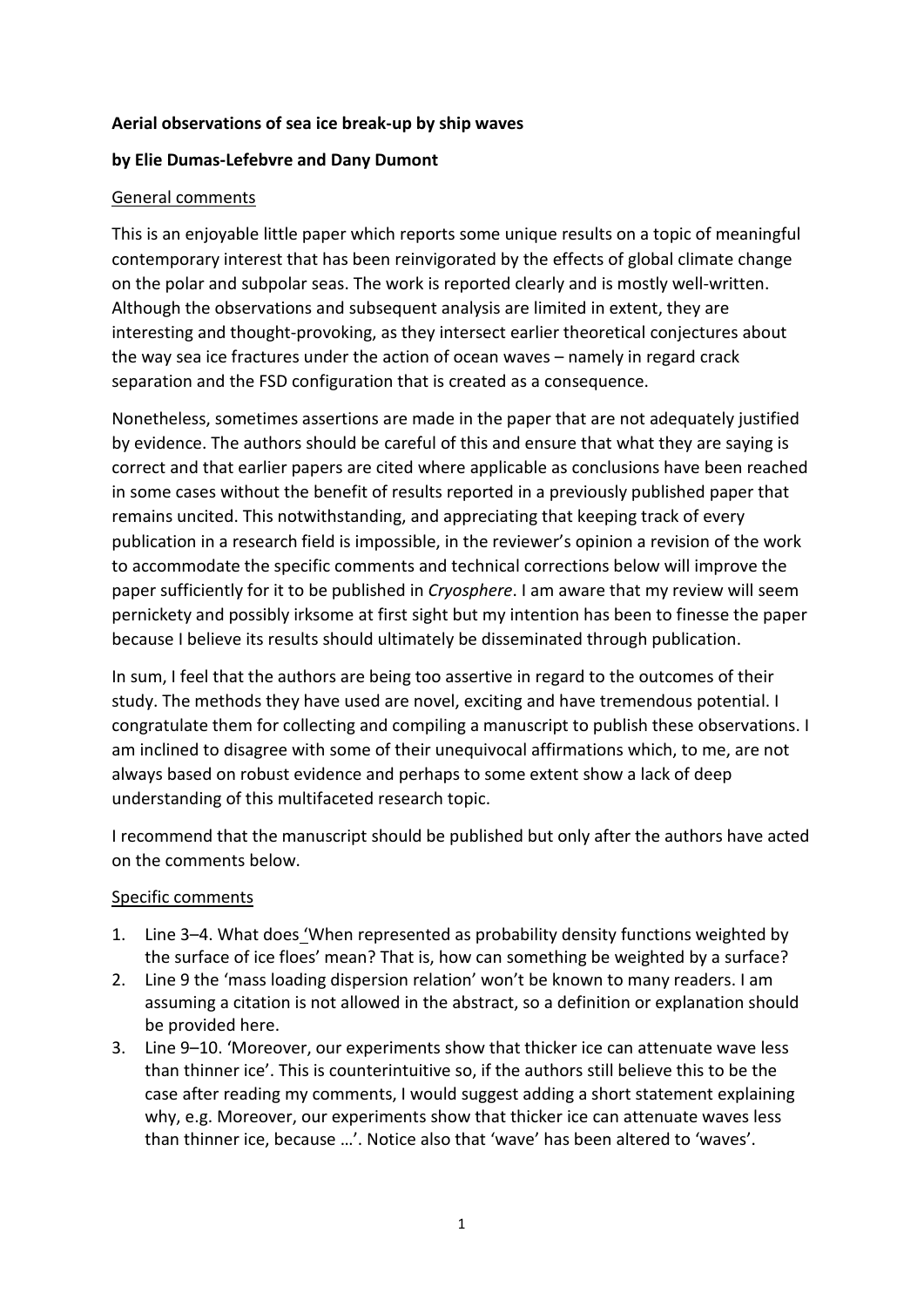- 4. Line 18. What do the authors mean by 'larger' waves? Waves of greater amplitude or waves of longer wavelength, or both?
- 5. Line 20. Why do waves 'change the mechanical properties of the ice'? Are the authors hinting at fatigue or are they using the word 'ice' loosely, meaning the ice-cover as a whole?
- 6. Line 34. Don't the usual definitions of anelastic and inelastic designate that anelasticity is a particular type of inelasticity; if so why do the authors list them separately suggesting that they represent independent material behaviors.
- 7. Line 36. I find it hard to believe that 'there are no observations that directly relate the FSD to a given process in the natural environment', but accept what the authors intended in the sentences that follow in the text.
- 8. Line 67. 'This means that wave-induced break-up leads to a bell-shaped FSD, a result that indicates that the morphology of floes resulting from breakup might not be well represented by a power law.' Didn't **Montiel, F. and Squire, V. A. Modelling waveinduced sea ice break-up in the marginal ice zone. Proceedings of the Royal Society of London, Series A 473(2206): 1–25 (2017)** deduce a similar result? This paper should be cited incidentally, as it concerns breakup by waves.
- 9. Line 70. I personally think the paper **Fox, C. and Squire, V.A. On the oblique reflexion and transmission of ocean waves from shore fast sea ice. Philosophical Transactions of the Royal Society A 347(1682): 185–218 (1994)** is a better one to cite than Fox and Squire (1991), as it is more general and includes everything reported in the 1991 paper, but I accept that the authors are quoting a specific statement.
- 10. Line 87. The author state 'quantitative analysis is required to fully test these hypotheses' but isn't it obvious that, all things being equal and ignoring any small amplification arising due to the free edge boundary condition, long-crested propagating waves stress all parts of an ice plate similarly, so the specific wavelengths involved will be less important unless standing waves are created.
- 11. Lines 100–108 are the nub of the paper yet I find the paragraph poorly expressed and somewhat *blah*. As the authors rightly say, it is incredibly difficult to get data on naturally-occurring wave-induced breakup of ice floes because it demands *the stars to be aligned* even when instrumentation is available. What this particular study does is to create the waves and then measure the outcome. The only thing missing is a measurement of the induced curvature or stress. Wouldn't that be nice! At minimum break the paragraph at line 104, i.e. start a new paragraph at 'In this study, we use …' so the reader can immediately see the goals and any limitations of the paper.
- 12. Line 110–111. What does the word localized mean in 'First, a large level ice floe having a side exposed to open water is localized'?
- 13. Line 116. In'… hands a better management of weather conditions …', I do not know what 'hands' means in this context. Is this a technical word? Or is it bad English and means 'provides'.
- 14. On Line 127 the authors state that the sea ice in the Gulf of St. Lawrence was grey and grey-white between 10 and 30 cm-thick'. This is an important observation that the reviewer will refer to later. No sensor was deployed on the ice itself.
- 15. Likewise lines 140–142 indicate that sea ice in Northern Baffin Bay during the experiment there was heavily rotted first year ice between about 40 and 60 cm. Two SKIb wave buoys deployed on the ice were capsized, unfortunately, so provided no data.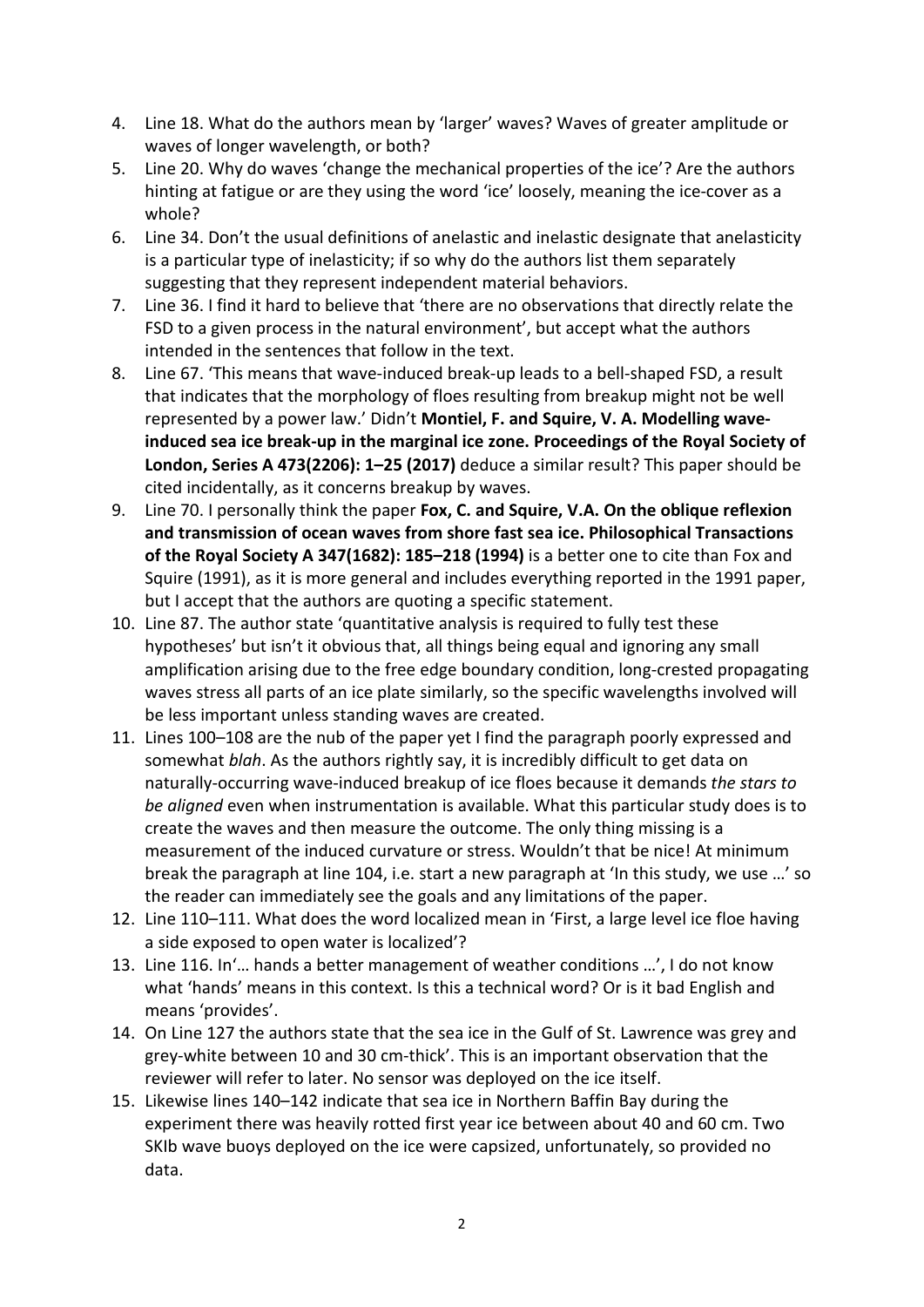- 16. Line 205. I note for future reference that the waves are relatively short period, as expected for a Kelvin wake, namely around 4 s.
- 17. Figures 5–8 are awesome!
- 18. Line 255–258. I agree with the opinions expressed in this paragraph but the authors must also remind the reader here that the waves being discussed here are of modest period, i.e. around 4 s. Indeed, in regard to natural ocean waves they would be categorized as 'chop'. Furthermore, the sea ice in the experiment is somewhat distinctive, i.e. a subcategory of what is encountered in the polar oceans. It would be disingenuous to suggest that the data being presented are universally applicable to all wave-ice interaction scenarios. This is not intended to lessen the importance of the results being presented, which I regard highly, but rather to ensure than the facts are presented accurately.
- 19. Eq. (4) assumes the ice floe is an Euler-Bernoulli beam, i.e. the sea ice is thin and homogeneous through its thickness. This should be stated, as sea ice in nature has a temperature and brine volume gradient that renders the latter assumption an approximation.
- 20. While the statement in lines 278-283 is correct, I do wonder whether the small local peak that occurs near the ice edge is sufficient to explain why the ice progressively fractures from its margin to its interior, given the degree of approximation inherent in the hydroelastic model.
- 21. Line 283. I am not sure what 'Unfortunately, there is no simple analytical solution we can use to scale our result' is saying. There are a wealth of hydroelastic studies of waveice interaction dating back to papers published done in the 1950s and the first Weiner-Hopf analysis of Evans and Davies in 1968 which was generalized in **Williams, T.D. and Squire, V.A. Scattering of flexural–gravity waves at the boundaries between three floating sheets with applications. Journal of Fluid Mechanics 569: 113–140 (2006)**. It is also worth noting that by ignoring the mass of the plate, a fully algebraic result was obtained in **Tkacheva, L.A. Scattering of surface waves by the edge of a floating elastic plate. Journal of Applied Mechanics and Technical Physics 42(4): 638–646 (2001)**, which could presumably be used. It is disappointing to me that a more *authoritative* model has not been used when so much theory is available; the fragility of the wave-ice interaction topic generally is not situated in mathematical theory but in the paucity of data to validate theory. On the other hand, I am not suggesting that the authors can ameliorate this problem at this stage by reworking their analysis, I am simply conjecturing that a different approach could have changed the manuscript from where I began this review, i.e. 'This is an enjoyable little paper', to a something more substantive.
- 22. Line 284. I will point out the obvious. The Hétenyi (1946) model has no fluid dynamics, which I would perceive as fundamental to interpreting an ocean wave phenomenon.
- 23. In Eq. (5), the authors need to say that it is an Euler-Bernoulli beam that they are using as a model. Strictly, they would actually be better to use a Kirchhoff–Love plate, i.e. the plate equivalent of an Euler-Bernoulli beam, which would introduce a Poisson ratio effect. However, both suffer from the obvious approximation that the sea ice is assumed to be homogeneous through its thickness. (I note that most theory assumes a similar paradigm on the basis that the waves are long compared to the thickness, so I am not criticizing the authors for assuming homogeneity, I am simply advising them to tell the reader what they are assuming.)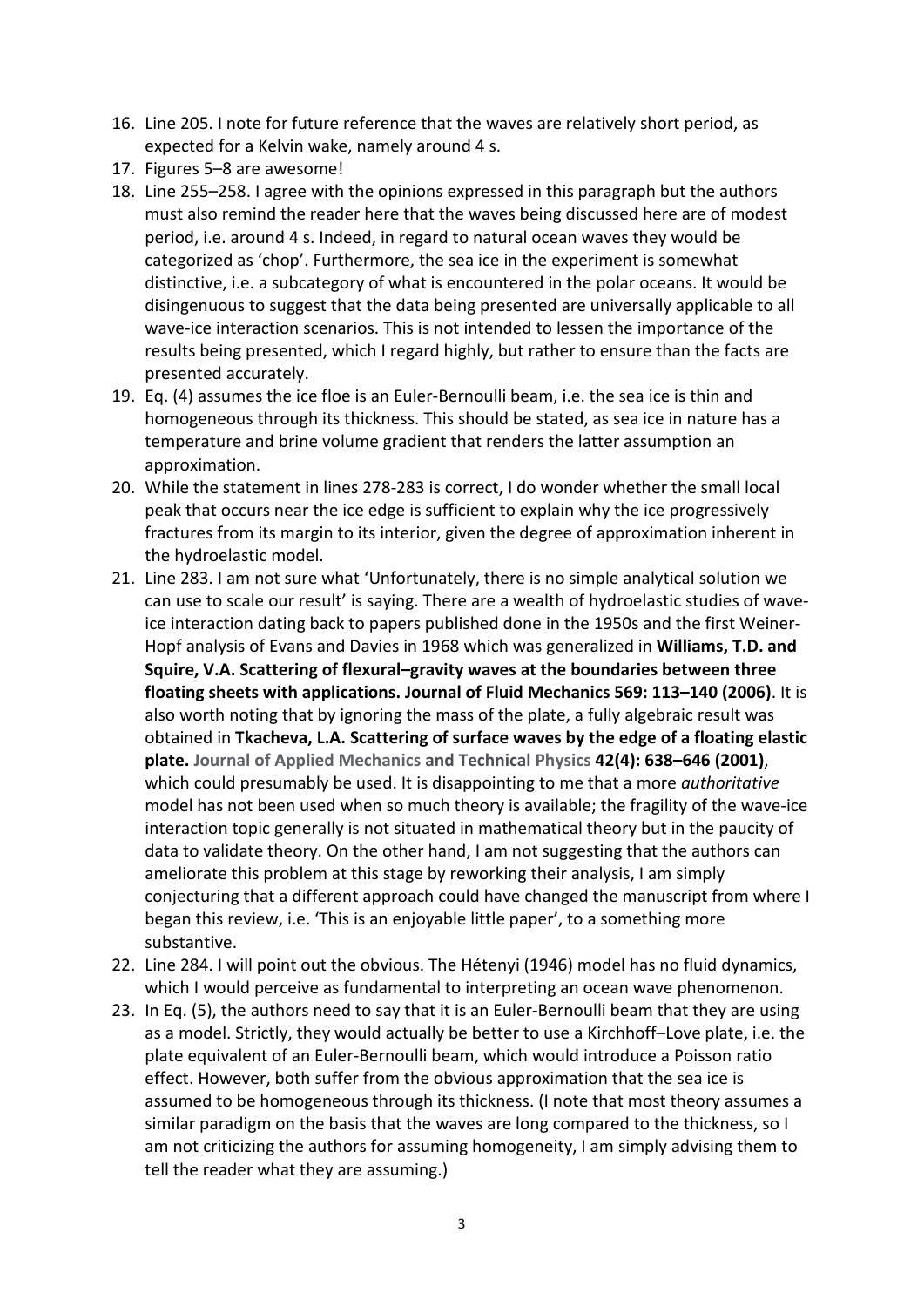- 24. Line 288–291. This is confusing. In consecutive sentences the authors refer to bending moment, moment of inertia and moment. The third occurrence is the bending moment. Why not just say *M* vanishes for large *x*. And to be pedantic, isn't *I* the second moment of area rather than the moment of inertia, i.e. no mass?
- 25. Line 294. 'First-order derivative of Eq. (6)' with respect to *x.*
- 26. Ah. Eq. (8) suddenly introduces  $v$ , which we are told later is Poisson's ration. This means that the authors are actually considering a Kirchhoff-Love plate after all, so my comment 23 is superseded. However, I think I could argue that this section needs a good tidy up to be consistent.
- 27. Line 304. The authors write that 'Mellor (1983) used this framework for determining a flexure-induced fracture distance in the context of ice rafting, not for the case of waveinduced breakup.' This is important as Mellor is using his analysis for a quasi-static problem, while the authors are using it for a dynamic problem. This is why I dislike what they have done.
- 28. Line 304–310. Rather a dubious argument for all the reasons I have just articulated, namely that the theory being used is inappropriate for the dynamical data set being modeled.
- 29. Line 313. 'The latter causes the ice to break at strains lower than its initial flexural rigidity.' How can this be? Strain is dimensionless. Flexural rigidity has units of Pa  $m^3$ . This makes the sentence nonsense.
- 30. I am rather worried by the arguments used starting at line 316 and 338. I simply don't believe the value of the effective modulus is nearly as high as the authors have estimated. Assuming the arithmetic is correct―and I haven't checked, the argument about the unmeasured salinity is flawed to my mind. The sea ice in question is relatively thin and warm, and the NBB floe is 'heavily rotten' according to the authors, so I would expect a much lower effective modulus. I believe the cited argument about the salinity being less later in the season relates to desalination mechanisms that are not present in warm, highly saline, sea ice of modest thickness (especially acknowledging the uncertainty around NBB thickness, apropos lines 344–349). as sea water at 30–35 ppt flushes a good proportion of the lower parts of the ice matrix. Sea ice is a mushy layer as reported by **Feltham, D. L., Untersteiner, N., Wettlaufer, J. S., and Worster, M. G. Sea ice is a mushy layer,** *Geophysical Research Letters* **33: L14501 (2006).** My advice is to think through this section *very* carefully, as the value of effective modulus calculated is way too high in my opinion and, unfortunately, this has a bearing on the subsequent analyses and conclusions. Incidentally, while Cox and Weeks (1983) is undoubtedly the most comprehensive publication on brine volume, an easier analysis was completed earlier by **Frankenstein, G. and Garner, R. Equations for determining the brine volume of sea ice from −0.5° to −22.9°C. Journal of Glaciology, 6(48): 943- 944 (1967)**.
- 31. Line 371–379. The focus of my concern signalled in the previous item-30 targets the issue of whether the sea ice is behaving as a mass loading medium or as a flexible plate, as the latter depends strongly on the value of the flexural rigidity *Y\*h3/12(1-*ν*2)*, primarily expressed via thickness *h* but also the effective modulus *Y\**. If *h* or *Y\** are over estimated then the dispersion relation will be incorrect. The somewhat uninspiring publication **Squire, V.A. A comparison of the mass-loading and elastic plate models of an ice field. Cold Regions Science and Technology 21:219–229 (1993)** points out why this is so, namely that the mass-loading dispersion relation is just the flexural plate one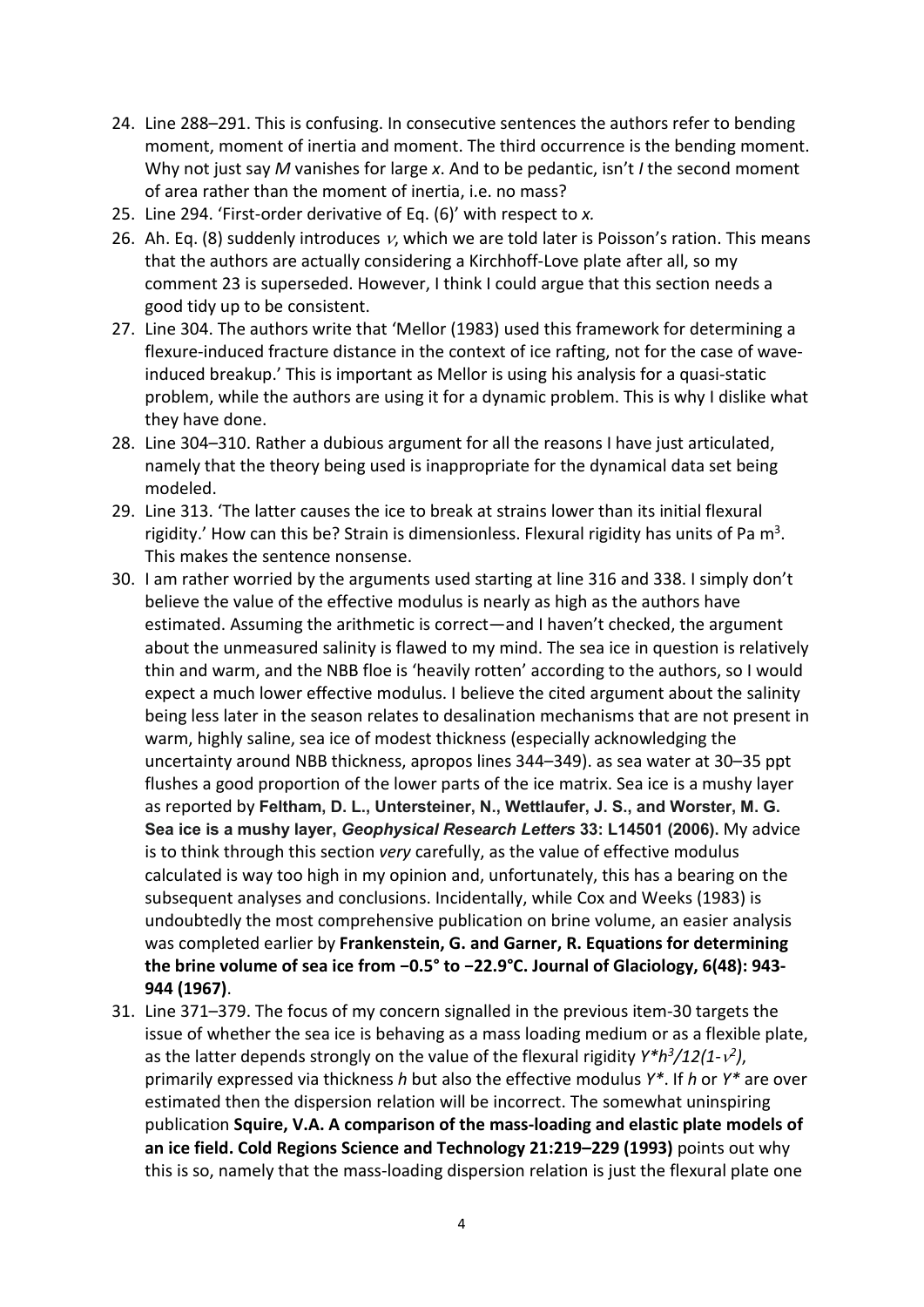with zero flexural rigidity. The authors should take a look at Fig. 7 of that paper, which shows how wavelength is affected by a change of flexural rigidity at a fixed thickness, i.e. a change of *Y\**. Getting *Y\** or *h* right is crucial. My question is how does it affect the very strong argument for the mass-loading model made in lines 376–379, where the authors state categorically 'It shows quite clearly that at this frequency, waves that are responsible for the break-up and that are visible from the UAV propagate following the mass loading dispersion relation.'

- 32. Line 381–382. I note here and on line 141 that the NBB floe was 540 m wide but I cannot find a statement about the GSL ice cover. Admittedly, it is rather late to be asking this question but is there any possibility that the far side of the NBB ice floe is affecting the breakup by creating a standing oscillation under the floe? (A similar question can be asked for the GSL experiment but I don't have the details and the question may be irrelevant.
- 33. Line 390. The authors write 'Based on the previous discussion, we use the mass loading dispersion relation when the wave propagates in unfractured ice.' So, given my comment 31 above in regard to Fig. 7 of Squire (1993) can the authors be sure that it is actually the mass-loading model or could it be a flexible thin plate with a lower value of *Y\** or *h*? For example, page 225 of Squire (1993) states 'Fig. 7 shows that the choice of *Y\** is critical in determining the relative magnitudes of the wave numbers in ice and water which, since the elastic plate analogy is a parameterization, suggests caution.' Because the mass-loading model has been dismissed so many times in the wave-ice interaction literature, even for propagation in frazil ice, I am afraid I favor a reduced flexural rigidity hypothesis articulated via *Y\** or *h*.
- 34. Line 391. 'It is unclear whether the same relation applies to fragmented ice or if it rather follows the deep water relation'. It is obvious that fractured ice will not have the same dispersion relation as a continuous ice plate if the dispersion relation is based upon a Kirchhoff-Love plate (Euler-Bernoulli beam), but now one enters the murky realm of parameterization. Essentially one could envision a reduction in *Y\** when the ice breaks up. Or one could imagine a slightly more extreme version where after breakup  $Y^* \to 0$ , i.e. the medium becomes a mass-loading medium. If the ice floe starts out behaving as a mass-loading medium then physically I guess one could argue that the masses somehow change … but they don't as far as I know!
- 35. Line 395. I recommend adding 'open-water' as it is slightly unclear as it stands; so 'The largest open-water wave was slightly less than one meter high.'
- 36. Line 414. I am bothered by 'Even though the ice is thicker in the NBB experiment, the attenuation is almost one order of magnitude weaker than the attenuation in the GSL.' This actually suggests to me that Eq. (17) is producing the wrong  $a_b$ , i.e. either  $Y^*$  or h is incorrect (which would also produce an inaccurate *k*2).
- 37. Line 420. There is no doubt that inelastic effects could cause a difference in attenuation between the two experiments because, as I understand it, the physical properties of the sea ice and hence its material properties were different between the two experiments. (There is no need to say anelastic, as noted elsewhere, as inelasticity covers a multitude of sins.) However, given what I have said above and the lack of amplitude measurement in the ice cover, perhaps any statements about inelastic constitutive laws are best avoided.
- 38. Conclusions. See the general comments section.